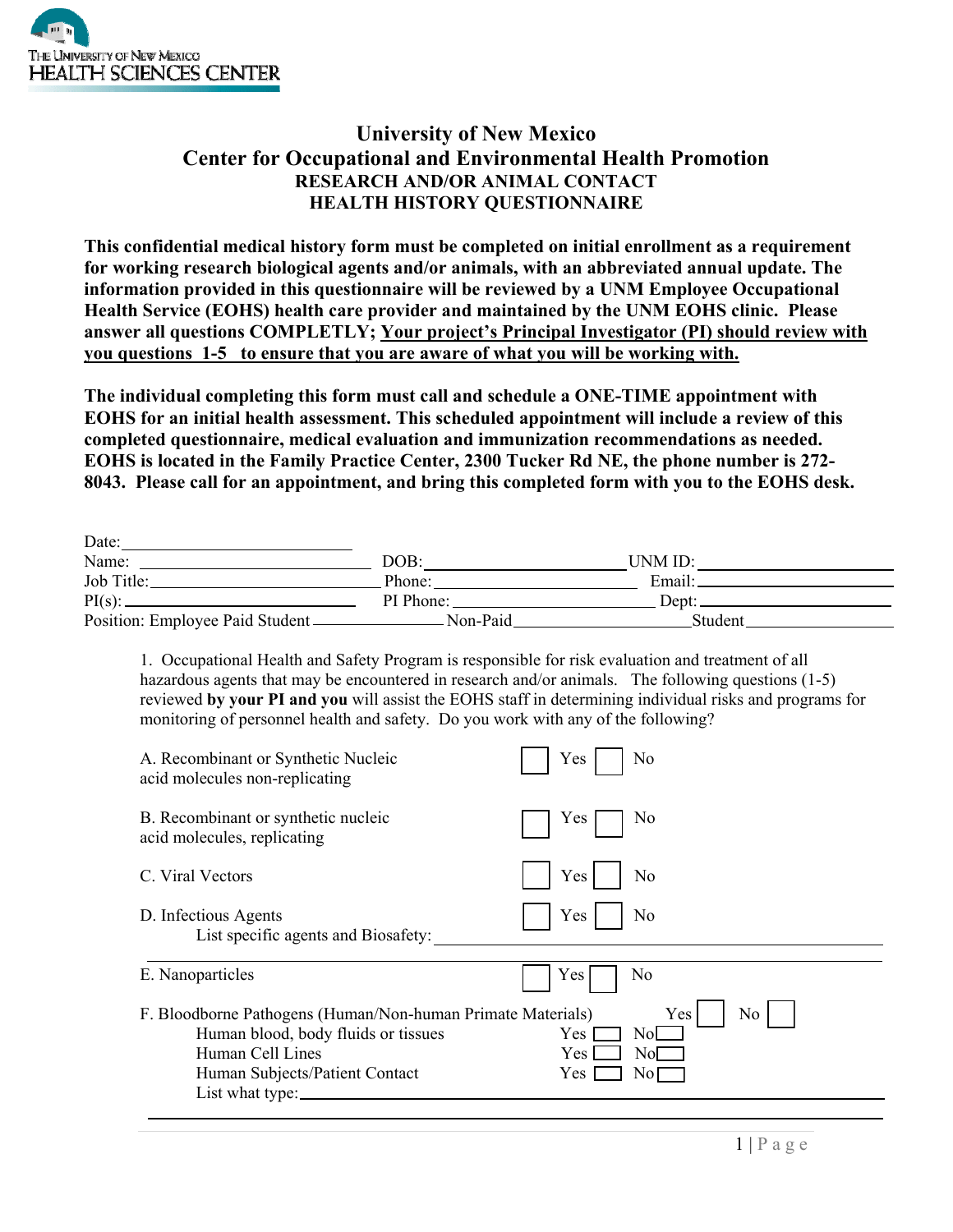|                         | H. Chemical Agents                                                                                                | $Yes$ No $\Box$         |
|-------------------------|-------------------------------------------------------------------------------------------------------------------|-------------------------|
|                         | List agents that require PPE and/or chemical fume hood use:                                                       |                         |
|                         | I. Radiations/Radioisotopes                                                                                       | $Yes \fbox{No}$         |
|                         | List Agents: No. 1996. The Common Section 2014.                                                                   |                         |
| J. Laser                |                                                                                                                   | Yes<br>$\overline{N_0}$ |
|                         |                                                                                                                   |                         |
| K. Toxins               |                                                                                                                   |                         |
|                         | List toxin: <a></a>                                                                                               |                         |
|                         |                                                                                                                   |                         |
|                         | 2. Which of the following Personal Protective Equipment (PPE) do you wear when working?<br>(check all that apply) |                         |
|                         |                                                                                                                   |                         |
| Gloves<br>Gown          |                                                                                                                   |                         |
| Mask/Respirator         |                                                                                                                   |                         |
|                         |                                                                                                                   |                         |
|                         |                                                                                                                   |                         |
|                         |                                                                                                                   |                         |
|                         |                                                                                                                   |                         |
|                         | Hearing Protection                                                                                                |                         |
|                         |                                                                                                                   |                         |
|                         |                                                                                                                   |                         |
|                         | 3. Locations of your research (complete by estimated percentage of time):                                         |                         |
|                         | % Laboratory at UNM                                                                                               |                         |
| Cap<br>Goggles/ Glasses |                                                                                                                   |                         |
|                         | $\frac{1}{2}$ Field Work, location(s):                                                                            |                         |
|                         | 4. Do you work with any Animal (s), Animal Tissue, Animal Cells, Animal Blood? Yes No                             |                         |
|                         | If Yes, complete all of the form and sign.                                                                        |                         |
|                         | If No, skip to question 8 and complete questions 8-11 and sign                                                    |                         |
|                         | 5. Animal contact (check all that apply):                                                                         |                         |
| a.                      | Laboratory                                                                                                        |                         |
|                         |                                                                                                                   |                         |
| Mouse                   | Rabbit                                                                                                            |                         |
| Rat                     | Duck                                                                                                              |                         |
| Hamster<br>Gerbil       | Chicken<br>Frog                                                                                                   |                         |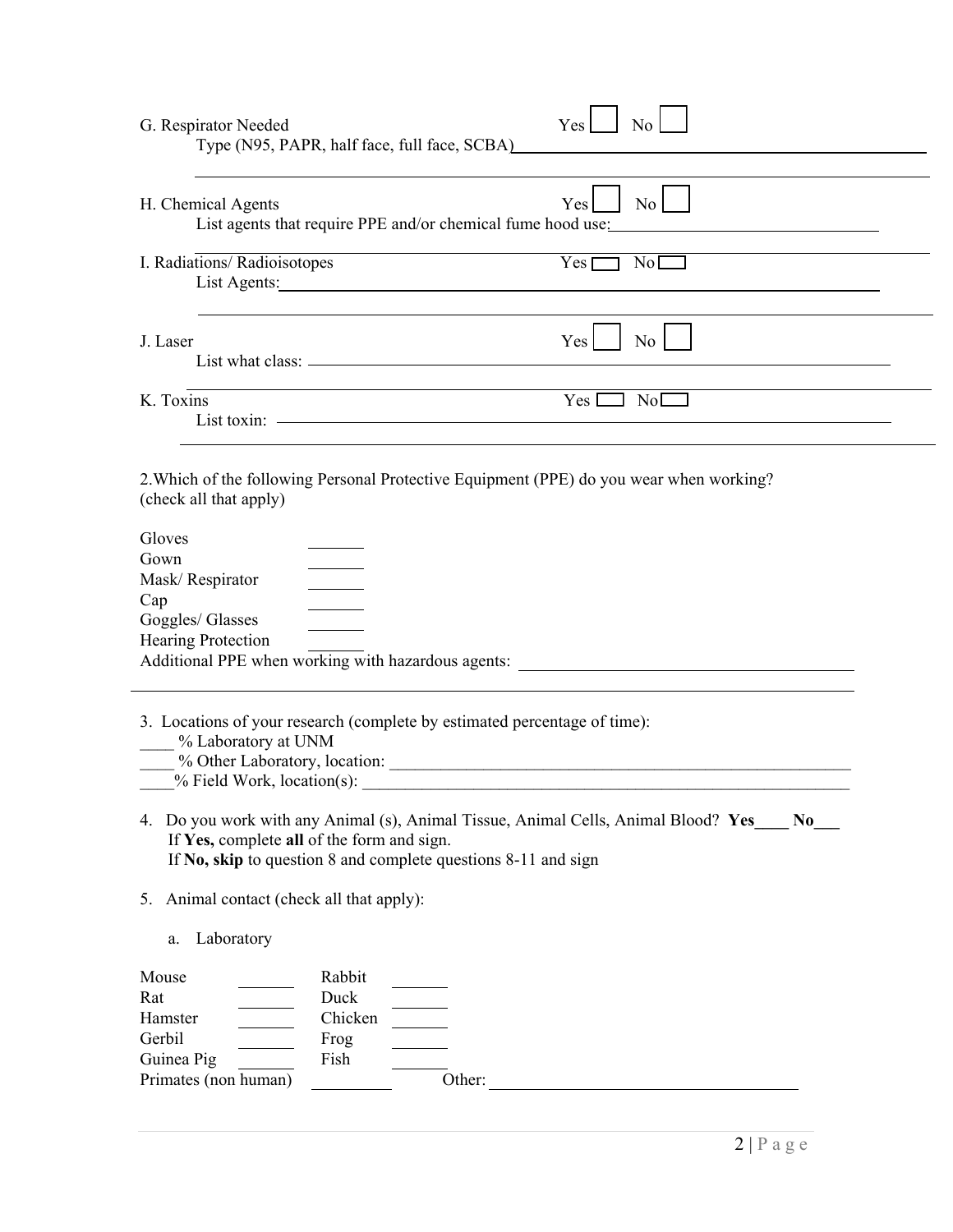$\mathcal{L}_\mathcal{L} = \mathcal{L}_\mathcal{L} = \mathcal{L}_\mathcal{L} = \mathcal{L}_\mathcal{L} = \mathcal{L}_\mathcal{L} = \mathcal{L}_\mathcal{L} = \mathcal{L}_\mathcal{L} = \mathcal{L}_\mathcal{L} = \mathcal{L}_\mathcal{L} = \mathcal{L}_\mathcal{L} = \mathcal{L}_\mathcal{L} = \mathcal{L}_\mathcal{L} = \mathcal{L}_\mathcal{L} = \mathcal{L}_\mathcal{L} = \mathcal{L}_\mathcal{L} = \mathcal{L}_\mathcal{L} = \mathcal{L}_\mathcal{L}$  $\mathcal{L}_\mathcal{L} = \mathcal{L}_\mathcal{L} = \mathcal{L}_\mathcal{L} = \mathcal{L}_\mathcal{L} = \mathcal{L}_\mathcal{L} = \mathcal{L}_\mathcal{L} = \mathcal{L}_\mathcal{L} = \mathcal{L}_\mathcal{L} = \mathcal{L}_\mathcal{L} = \mathcal{L}_\mathcal{L} = \mathcal{L}_\mathcal{L} = \mathcal{L}_\mathcal{L} = \mathcal{L}_\mathcal{L} = \mathcal{L}_\mathcal{L} = \mathcal{L}_\mathcal{L} = \mathcal{L}_\mathcal{L} = \mathcal{L}_\mathcal{L}$  $\mathcal{L}_\mathcal{L} = \mathcal{L}_\mathcal{L} = \mathcal{L}_\mathcal{L} = \mathcal{L}_\mathcal{L} = \mathcal{L}_\mathcal{L} = \mathcal{L}_\mathcal{L} = \mathcal{L}_\mathcal{L} = \mathcal{L}_\mathcal{L} = \mathcal{L}_\mathcal{L} = \mathcal{L}_\mathcal{L} = \mathcal{L}_\mathcal{L} = \mathcal{L}_\mathcal{L} = \mathcal{L}_\mathcal{L} = \mathcal{L}_\mathcal{L} = \mathcal{L}_\mathcal{L} = \mathcal{L}_\mathcal{L} = \mathcal{L}_\mathcal{L}$  $\mathcal{L}_\mathcal{L} = \mathcal{L}_\mathcal{L} = \mathcal{L}_\mathcal{L} = \mathcal{L}_\mathcal{L} = \mathcal{L}_\mathcal{L} = \mathcal{L}_\mathcal{L} = \mathcal{L}_\mathcal{L} = \mathcal{L}_\mathcal{L} = \mathcal{L}_\mathcal{L} = \mathcal{L}_\mathcal{L} = \mathcal{L}_\mathcal{L} = \mathcal{L}_\mathcal{L} = \mathcal{L}_\mathcal{L} = \mathcal{L}_\mathcal{L} = \mathcal{L}_\mathcal{L} = \mathcal{L}_\mathcal{L} = \mathcal{L}_\mathcal{L}$  $\mathcal{L}_\mathcal{L} = \mathcal{L}_\mathcal{L} = \mathcal{L}_\mathcal{L} = \mathcal{L}_\mathcal{L} = \mathcal{L}_\mathcal{L} = \mathcal{L}_\mathcal{L} = \mathcal{L}_\mathcal{L} = \mathcal{L}_\mathcal{L} = \mathcal{L}_\mathcal{L} = \mathcal{L}_\mathcal{L} = \mathcal{L}_\mathcal{L} = \mathcal{L}_\mathcal{L} = \mathcal{L}_\mathcal{L} = \mathcal{L}_\mathcal{L} = \mathcal{L}_\mathcal{L} = \mathcal{L}_\mathcal{L} = \mathcal{L}_\mathcal{L}$ 

## **Questions 6- 11** are to be **completed** by **YOU, without your PI** as it contains medical history.

6. Do you have the following symptoms after working with any animals or their cages\*? Sneezing spells Yes No Runny or stuffy nose Yes No Watery or itchy eyes Yes No Coughing Yes No Wheezing Yes No Shortness of breath Yes No Skin rash or hives Yes No Difficulty swallowing Yes No

\**If you have responded yes to any of these symptoms in question 6, please complete the questions in the GRAY BOX. If you have responded NO to all symptoms in question 6, skip to QUESTION 7, after the gray box.* 

| <b>COMPLETE QUESTIONS 1-4 IF YOU HAVE ANSWERED YES TO ANY PART OF QUESTION 6:</b>                       |  |
|---------------------------------------------------------------------------------------------------------|--|
| 1. If yes to $#6$ , what animal(s) cause the above symptoms?                                            |  |
|                                                                                                         |  |
| 2. How many hours per week do you usually have contact with that species? (Circle one choice)           |  |
| $1 - 5$<br>$\mathbf{0}$<br>$11 - 15$<br>$<$ 1<br>$6 - 10$<br>$16 - 20$<br>21 or more                    |  |
| 3. Estimate how many hours per week you have contact with other research animals: Not Applicable/none O |  |
| Animal Species (1):                                                                                     |  |
| $11 - 15$<br>$16 - 20$<br>Contact hours/week<br>$1 - 5$<br>$6 - 10$<br>21 or more<br>$\leq$ 1           |  |
| Animal Species (1):                                                                                     |  |
| $11 - 15$<br>$16 - 20$<br>Contact hours/week<br>$1 - 5$<br>$6 - 10$<br>21 or more<br>$<$ 1              |  |
| Animal Species (1):                                                                                     |  |
| Contact hours/week<br>$1-5$<br>$6 - 10$<br>$11 - 15$<br>$16 - 20$<br>21 or more<br>$\leq$ 1             |  |
|                                                                                                         |  |
| 4. If yes to #6, how frequently do you have the following symptoms?                                     |  |
| Weekly<br>Monthly<br>Symptoms<br>Daily                                                                  |  |
| Sneezing spells                                                                                         |  |
| Runny or stuffy nose                                                                                    |  |
| Watery or itchy eyes                                                                                    |  |
| Coughing                                                                                                |  |
| Wheezing                                                                                                |  |
| Shortness of breath                                                                                     |  |
| Skin rash or hives                                                                                      |  |
| Difficulty swallowing                                                                                   |  |
|                                                                                                         |  |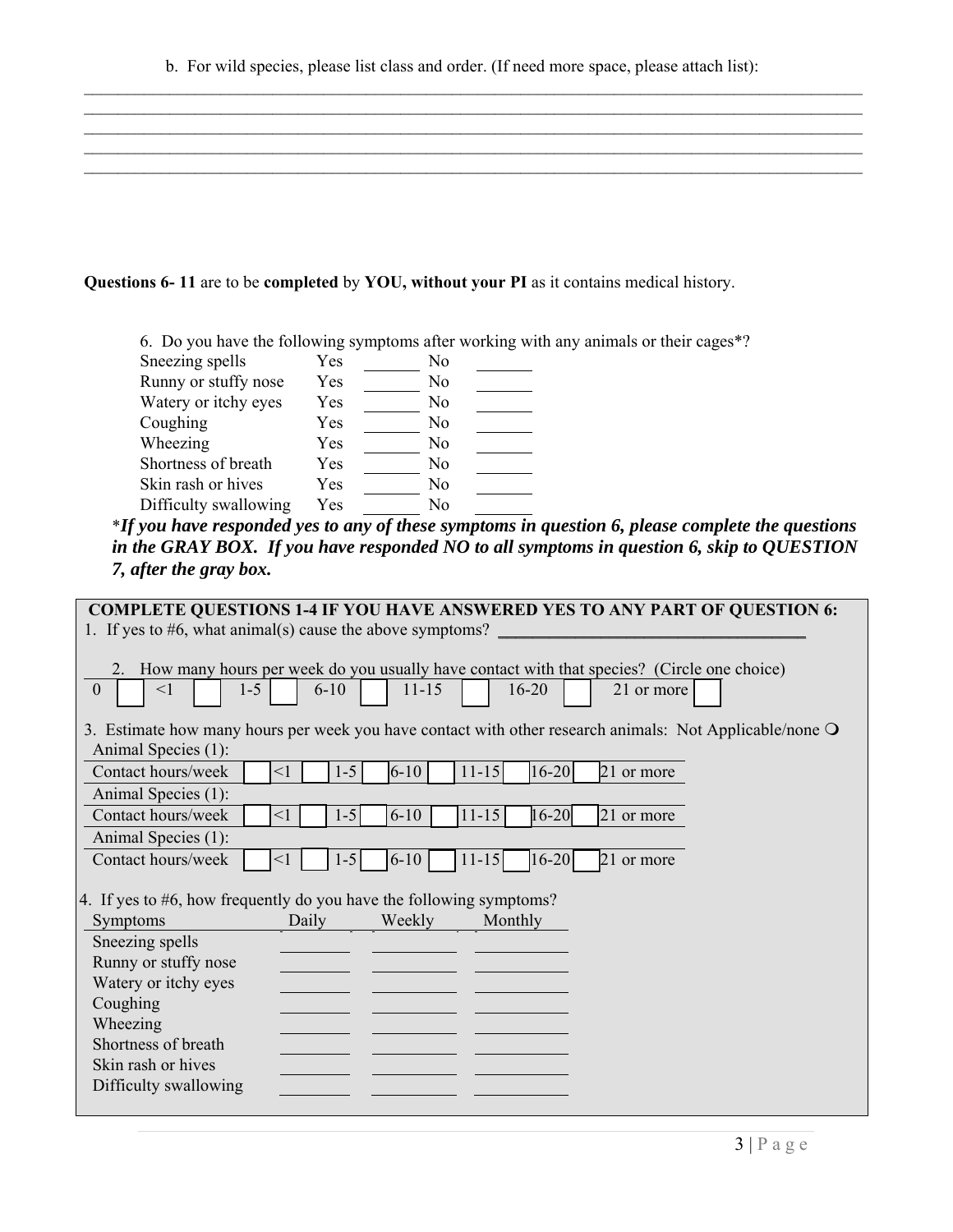| 5. If yes to #6, have these symptoms occurred when working with:                               |                                      |                                                                                                 |               |                                                   |            |             |
|------------------------------------------------------------------------------------------------|--------------------------------------|-------------------------------------------------------------------------------------------------|---------------|---------------------------------------------------|------------|-------------|
| Latex gloves or other latex products                                                           |                                      |                                                                                                 |               | <u> 1980 - Johann Barbara, martxa alemaniar a</u> |            |             |
| Chemicals (Identify)                                                                           |                                      |                                                                                                 |               |                                                   |            |             |
| House Pets (Identify)                                                                          |                                      |                                                                                                 |               |                                                   |            |             |
| Other: (Identify)                                                                              |                                      |                                                                                                 |               |                                                   |            |             |
| 6. If yes to #6, how many hours per week are you usually involved in the following activities? |                                      |                                                                                                 |               |                                                   |            |             |
|                                                                                                | (Circle one choice for each listing) | Hours per week                                                                                  |               |                                                   |            |             |
| Handling dirty cages:                                                                          | $\leq$ 1<br>$\Omega$                 | $11 - 15$<br>$6 - 10$<br>$1-5$                                                                  |               | $16-20$                                           | 21 or more |             |
| Receiving animals:                                                                             | $\leq$ 1                             | $11 - 15$<br>$6 - 10$<br>$1 - 5$                                                                |               | $16 - 20$                                         | 21 or more |             |
| Gavage or other dosing 0                                                                       | $\leq$ 1                             | $11 - 15$<br>$1 - 5$<br>$6 - 10$                                                                |               | $16 - 20$                                         | 21 or more |             |
| Weighing:                                                                                      | $<$ 1                                | $1-5$<br>$6 - 10$<br>$11 - 15$                                                                  |               | $16 - 20$                                         | 21 or more |             |
| Sacrifice/necropsy:                                                                            | $\Omega$<br>$\leq$                   | $1-5$<br>$6 - 10$<br>$11 - 15$                                                                  |               | $16 - 20$                                         | 21 or more |             |
| Change bedding:                                                                                | $\Omega$<br>$\leq$ 1                 | $11 - 15$<br>$1-5$<br>$6 - 10$                                                                  |               | $16-20$                                           | 21 or more |             |
| Other animal room                                                                              | $\overline{0}$<br>$\leq$ 1           | $1-5$<br>$11 - 15$<br>$6 - 10$                                                                  |               | $16-20$                                           | 21 or more |             |
| Housekeeping:                                                                                  |                                      |                                                                                                 |               |                                                   |            |             |
| Isolated organ or tissue $0$ <1                                                                |                                      | $6-10$ 11-15<br>$1-5$                                                                           |               | $\perp$ 16-20                                     | 21 or more |             |
| Experiments:                                                                                   |                                      |                                                                                                 |               |                                                   |            |             |
| Working in enclosed                                                                            | $\overline{0}$<br>$\leq 1$           | $\Box$ 1-5 6-10 11-15 $\Box$ 16-20 $\Box$                                                       |               |                                                   | 21 or more |             |
| Natural habitat                                                                                |                                      |                                                                                                 |               |                                                   |            |             |
| (ie cave, etc.)                                                                                |                                      |                                                                                                 |               |                                                   |            |             |
| Other activities with<br>animals:                                                              | $0 \leq 1$                           | $1-5$ 6-10 11-15 16-20 21 or more                                                               |               |                                                   |            |             |
|                                                                                                |                                      |                                                                                                 |               |                                                   |            |             |
| 7. Additional comments, or explanation, if you wish:                                           |                                      |                                                                                                 |               |                                                   |            |             |
|                                                                                                |                                      |                                                                                                 |               |                                                   |            |             |
|                                                                                                |                                      | 7. Are there any research animals that you cannot work with because of allergy problems? Yes No |               |                                                   |            |             |
| If yes: a. Which animal species? -                                                             |                                      |                                                                                                 |               |                                                   |            |             |
|                                                                                                |                                      | b. How long have you been allergic to this (these) species?______________________               |               |                                                   |            |             |
| 8. Immunization history:                                                                       |                                      |                                                                                                 |               |                                                   |            |             |
| Immunization type                                                                              |                                      | Not Received $(\checkmark)$                                                                     | <sub>or</sub> | Date Received                                     | <b>or</b>  | Do Not Know |
| Tetanus                                                                                        |                                      |                                                                                                 |               |                                                   |            |             |
| Rabies                                                                                         |                                      |                                                                                                 |               |                                                   |            |             |
| Lyme disease                                                                                   |                                      |                                                                                                 |               |                                                   |            |             |
| Hepatitis A series                                                                             |                                      |                                                                                                 |               |                                                   |            |             |
| Hepatitis B series                                                                             |                                      |                                                                                                 |               |                                                   |            |             |
| Smallpox                                                                                       |                                      |                                                                                                 |               |                                                   |            |             |
| Anthrax<br><b>BCG</b>                                                                          |                                      |                                                                                                 |               |                                                   |            |             |
| Tuberculosis TST/PPD                                                                           |                                      |                                                                                                 |               |                                                   |            | Result:     |
|                                                                                                |                                      |                                                                                                 |               |                                                   |            |             |
| 9. Do you have or have you ever had:<br>Medication allergy/sensitivity<br>List:                |                                      | $\text{Yes} \quad \text{No}$                                                                    |               |                                                   |            |             |
| Food allergy/sensitivity                                                                       |                                      | Yes<br>$\overline{\text{No}}$                                                                   |               |                                                   |            |             |
| List:                                                                                          |                                      |                                                                                                 |               |                                                   |            |             |
| Asthma                                                                                         |                                      | Yes<br>$\overline{N_0}$                                                                         |               |                                                   |            |             |
| Hay fever                                                                                      |                                      | No l<br>Yes                                                                                     |               |                                                   |            |             |
| Insect/ Animal/ Plant allergies<br>List:                                                       |                                      | No<br>Yes                                                                                       |               |                                                   |            |             |